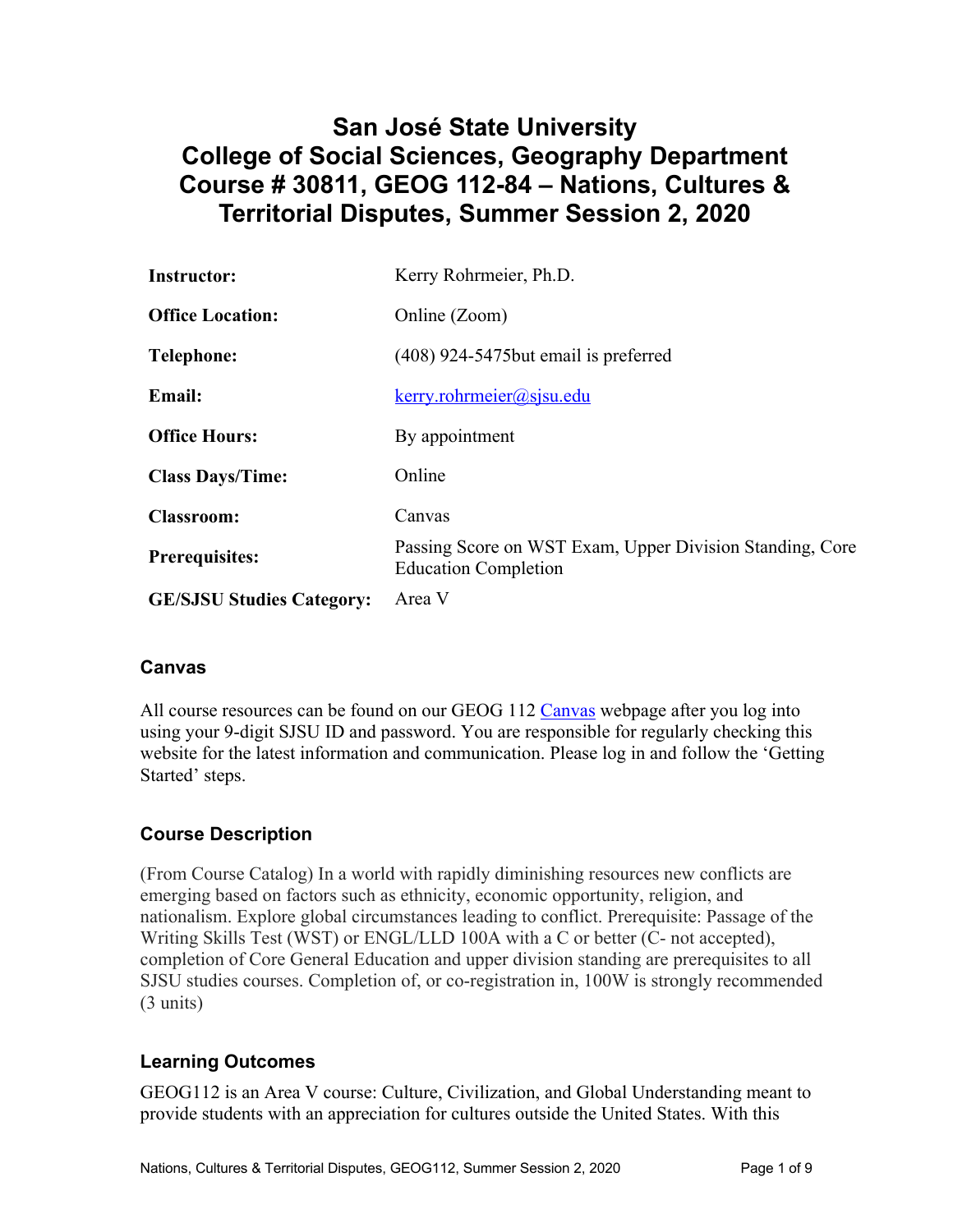should come increased awareness of how foreign traditions have influenced American culture and its' global interactions. As a geographic survey of pressing contemporary issues – in politics, economy, security, and human-environmental impact - course readings, documentary films, in-class exercises, and discussions will be used to gain greater understanding of complex problems. Students will hone critical, relational, and contextual thinking and be expected to communicate independent views effectively, particularly in written format.

#### **Course Learning Outcomes (CLO)**

Upon successful completion of this course, students will be able to:

• CLO1 *Compare systematically the ideas, values, images, cultural artifacts, economic structures, technological developments, and/or attitudes of people from more than one culture outside the U.S.*

Students will demonstrate understanding through in-class exercises and written examinations.

• CLO2 *Identify the historic context of ideas and cultural traditions outside the U.S., and how they have influenced American culture.*

Students will respond in written essays to documentary films related to cultural traditions and ideas.

• CLO3 *Explain how a culture outside the U.S. has changed in response to internal and external pressures.*

Students will present independent research on a chosen example.

# **Required Texts/Readings**

#### **Textbook**

*Global Issues: Selections from CQ Researcher* has been posted to our course Canvas 'Files' website so you have free immediate access to all readings.

## **Course Requirements and Assignments**

SJSU classes are designed such that in order to be successful, it is expected that students will spend a minimum of forty-five hours for each unit of credit (normally three hours per unit per week), including preparing for class, participating in course activities, completing assignments, and so on. More details about student workload can be found in University Policy S12-3 at http://www.sjsu.edu/senate/docs/S12-3.pdf.

# **Grading Policy**

Students will be scored on participation, group discussion, and written assignments.

• Active online participation is imperative to your overall grade in this course (50% of your total grade), and so frequent engagement on Canvas is expected.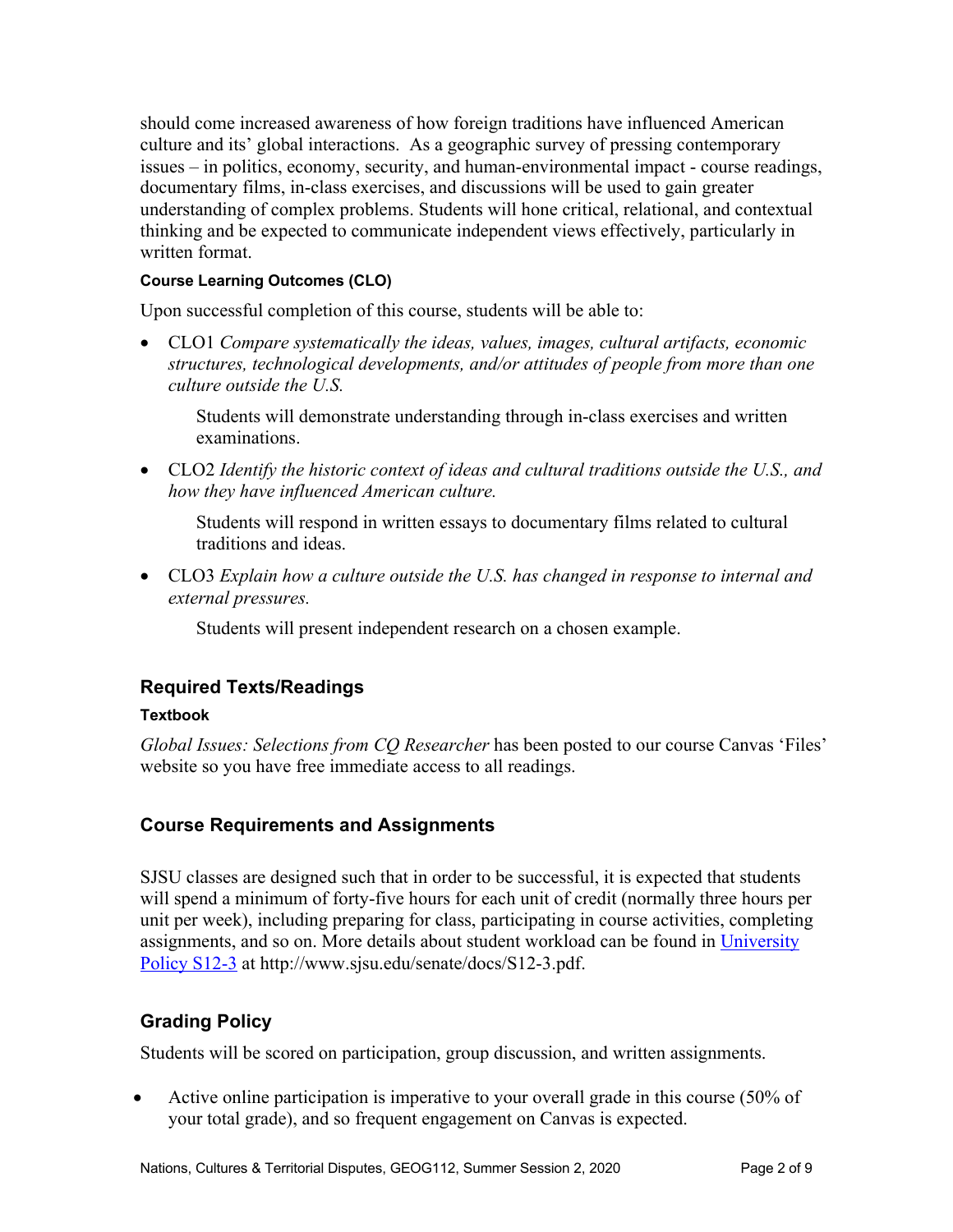- Groups of students will be tasked with selected text chapters. This will include guiding understanding (posting supporting slides to annotate the assignment reading ahead of time) and facilitating the discussion forum on topic by responding to all classmate posts. Students within each group will earn the same grade; there are 100 points possible.
- Links to four documentary films will be posted during this course. Two times during the term you will demonstrate in writing how you have thought critically about narratives or images seen in a film from a global geography and social sciences context. Each essay must have 3 typed pages (double-spaced, 12-point Times New Roman font, with 1" margins on all sides) summarizing new facts gained along with a thought-provoking critique of the film contents. Essays must include a total word count noted at the end (750 words minimum).
- A Review Article is a concise paper, usually written by an academic journal editor that summarizes, compares, and contrasts all recent findings on a specific topic or theme. To earn 20% of your total grade you must create a 500-word review article tying together any two textbook chapters. Your article must be one typed page (single-spaced, 12-point times new roman font with no more than 1" margins on all sides).
- The final exam is a single essay question. You must clearly support and defend in a written essay what you have gained from this course and how you can apply this to your postgraduate goals. This essay can merit 100 points (10%) of your total grade. It will be up to you to determine and track what you think should be used as evidence over the term and cite specific examples in your essay to support your position.

|                             | <b>Points Possible</b> |
|-----------------------------|------------------------|
| Participation               | 500                    |
| Group-Led Online Discussion | 100                    |
| Film Essay 1                | 50                     |
| Film Essay 2                | 50                     |
| <b>Review Article</b>       | 200                    |
| Final Exam                  | 100                    |
| <b>TOTAL</b>                | 1,000                  |

## **GRADE SCALE:**

| $A+ = 99\%$           | $A = 94-98\%$   | $A = 90-93\%$        |
|-----------------------|-----------------|----------------------|
| $B_{+} = 87 - 89\%$   | $B = 84 - 86\%$ | $B = 80-83\%$        |
| $C_{\pm} = 77 - 79\%$ | $C = 74-76%$    | $C = 70-73\%$        |
| $D_{+} = 67 - 69\%$   | $D = 60-66%$    | $D = 51 - 59\%$      |
|                       |                 | $F = \frac{50\%}{6}$ |

## **(Online) Classroom Protocol**

- Assigned chapter *readings* from the textbook must be completed for participation in discussions.
- All *assignments* are due as stated on the Course Schedule and late work will NOT be accepted.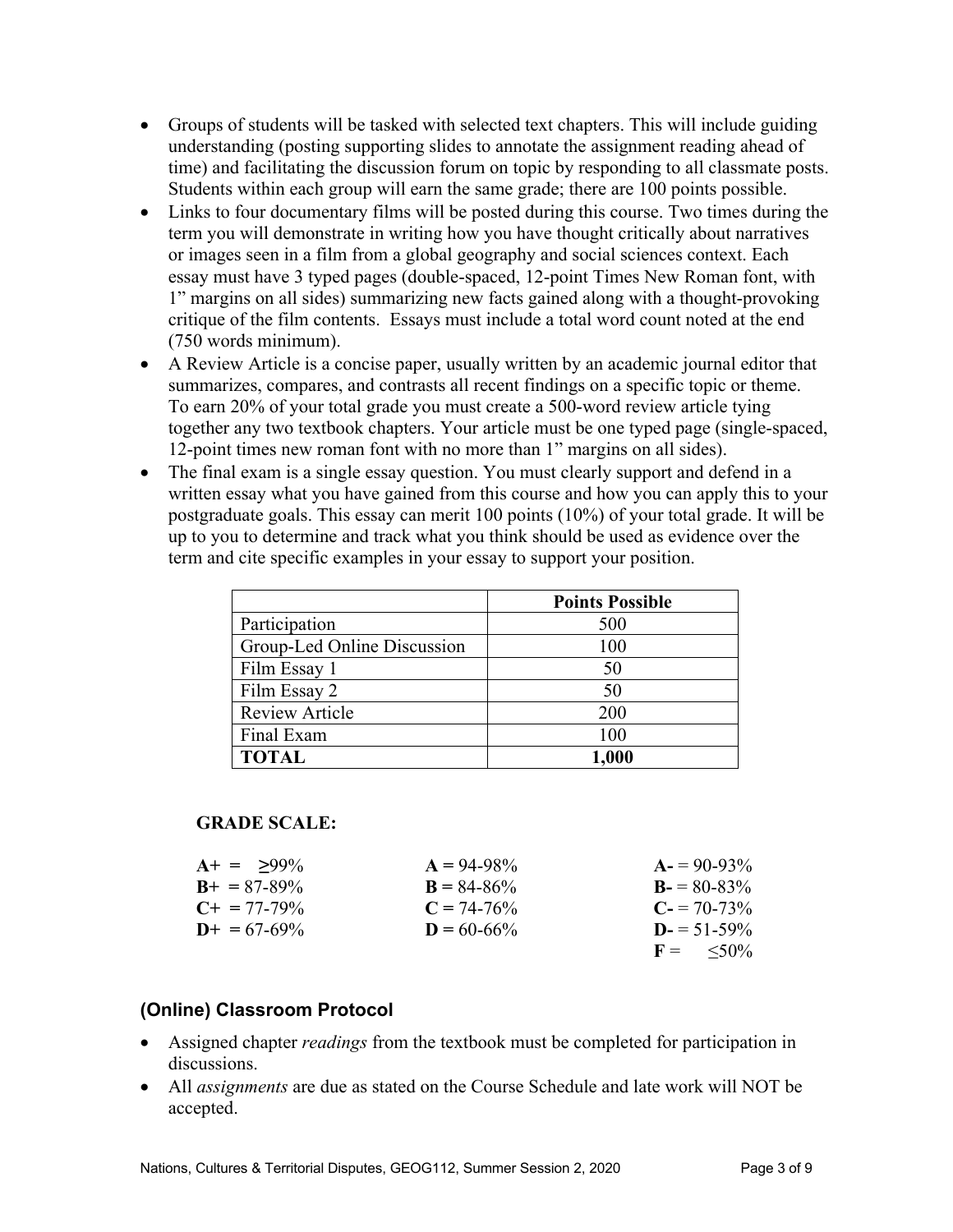In addition to course specific protocols, students are expected to:

- Be civil and courteous to one another especially in an online setting. While we may not always agree with other perspectives and opinions, respect is mandatory.
- Save all your work until after you have checked your final course grade. Then if you have questions about your final grade, you can bring in past work, and if necessary, corrections can be made.

## **University Policies**

## **Dropping and Adding**

Students are responsible for understanding the policies and procedures about add/drop, grade forgiveness, and should be aware of the current deadlines and penalties for dropping classes. Refer to the current semester's Catalog Policies. Add/drop deadlines can be found on the Academic Calendars webpage with further explanation in the Late Drop Policy. Information about the latest changes and news is available at the **Advising Hub**.

#### **Consent for Recording of Class and Public Sharing of Instructor Material**

University Policy S12-7, http://www.sjsu.edu/senate/docs/S12-7.pdf, requires students to obtain instructor's permission to record the course:

- "Common courtesy and professional behavior dictate that you notify someone when you are recording him/her. You must obtain the instructor's permission to make audio or video recordings in this class. Such permission allows the recordings to be used for your private, study purposes only. The recordings are the intellectual property of the instructor; you have not been given any rights to reproduce or distribute the material."
- "Course material developed by the instructor is the intellectual property of the instructor and cannot be shared publicly without his/her approval. You may not publicly share or upload instructor generated material for this course such as exam questions, lecture notes, or homework solutions without instructor consent."

#### **Academic integrity**

Your commitment as a student to learning is evidenced by your enrollment at San Jose State University. The University's Academic Integrity policy S07-2 requires you to be honest in all your academic course work. Faculty members are required to report all infractions to the office of Student Conduct and Ethical Development. Information is available at the Student Conduct and Ethical Development website.

Instances of academic dishonesty will not be tolerated. Cheating on exams or plagiarism (presenting the work of another as your own, or the use of another person's ideas without giving proper credit) will result in a failing grade and sanctions by the University. For this class, all assignments are to be completed by the individual student unless otherwise specified. If you would like to include your assignment or any material you have submitted, or plan to submit for another class, please note that SJSU's Academic Integrity Policy S07- 2 requires approval of instructors.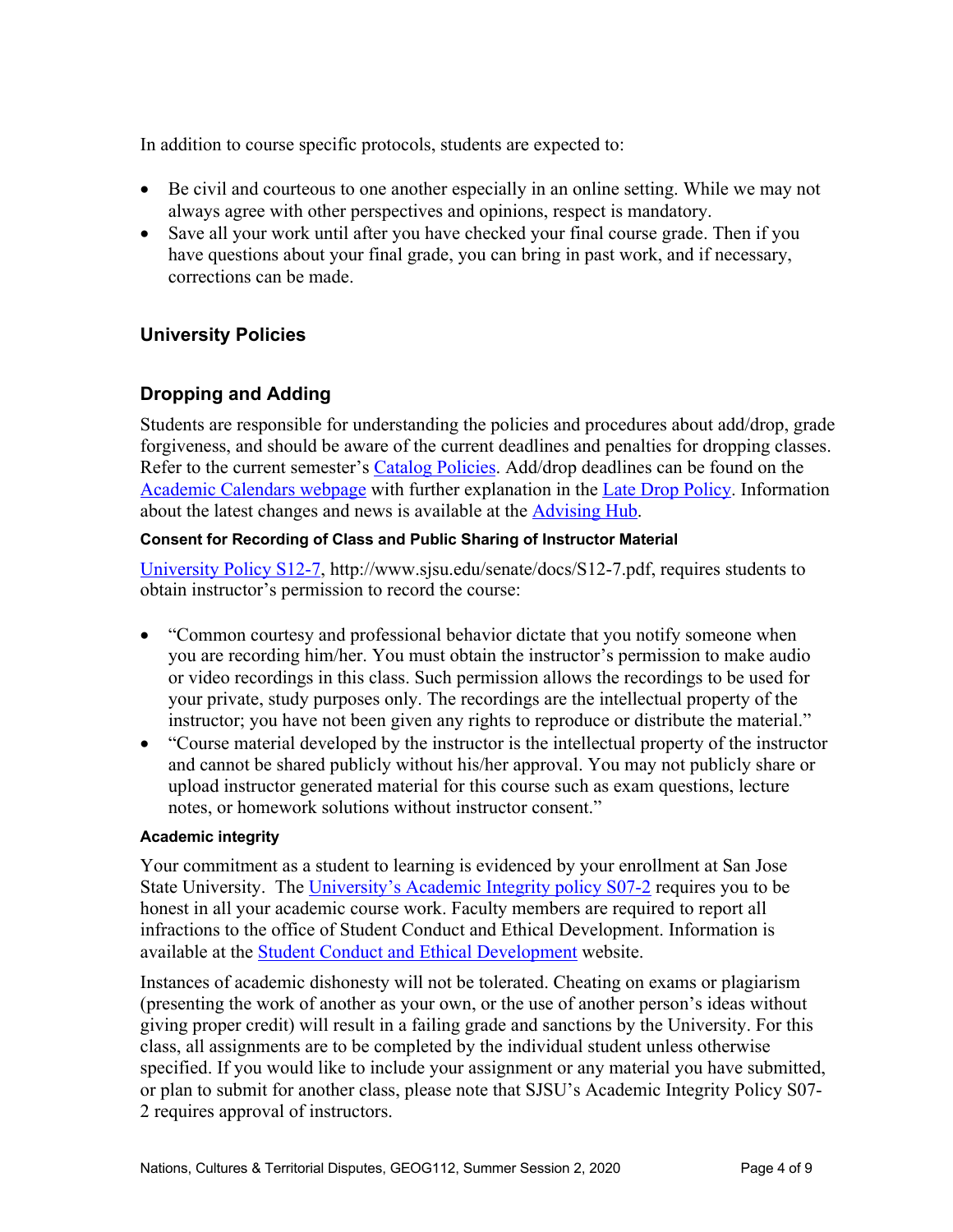#### **Campus Policy in Compliance with the American Disabilities Act**

If you need course adaptations or accommodations because of a disability, or if you need to make special arrangements in case the building must be evacuated, please make an appointment with me as soon as possible, or see me during office hours. Presidential Directive 97-03 requires that students with disabilities requesting accommodations must register with the Disability Resource Center (DRC) to establish a record of their disability.

#### **Accommodation to Students' Religious Holidays**

San José State University shall provide accommodation on any graded class work or activities for students wishing to observe religious holidays when such observances require students to be absent from class. It is the responsibility of the student to inform the instructor, in writing, about such holidays before the add deadline at the start of each semester. If such holidays occur before the add deadline, the student must notify the instructor, in writing, at least three days before the date that he/she will be absent. It is the responsibility of the instructor to make every reasonable effort to honor the student request without penalty, and of the student to make up the work missed. See University Policy S14-7 at http://www.sjsu.edu/senate/docs/S14-7.pdf.

#### **Student Technology Resources**

Computer labs for student use are available in the **Academic Success Center** located on the 1<sup>st</sup> floor of Clark Hall and in the Associated Students Lab on the 2<sup>nd</sup> floor of the Student Union. Additional computer labs may be available in your department/college. Computers are also available in the Martin Luther King Library.

## **SJSU Peer Connections**

Peer Connections, a campus-wide resource for mentoring and tutoring, strives to inspire students to develop their potential as independent learners while they learn to successfully navigate through their university experience. You are encouraged to take advantage of their services which include course-content based tutoring, enhanced study and time management skills, more effective critical thinking strategies, decision making and problem-solving abilities, and campus resource referrals.

In addition to offering small group, individual, and drop-in tutoring for a number of undergraduate courses, consultation with mentors is available on a drop-in or by appointment basis. Workshops are offered on a wide variety of relevant topics such as improving your learning and memory, and alleviating procrastination. A computer lab and study spaces are also available for student use in Room 600 of Student Services Center (SSC).

Peer Connections is located in three locations: SSC, Room 600 (10th Street Garage on the corner of  $10<sup>th</sup>$  and San Fernando Street), at the  $1<sup>st</sup>$  floor entrance of Clark Hall, and in the Living Learning Center (LLC) in Campus Village Housing Building B. Visit Peer Connections for more information.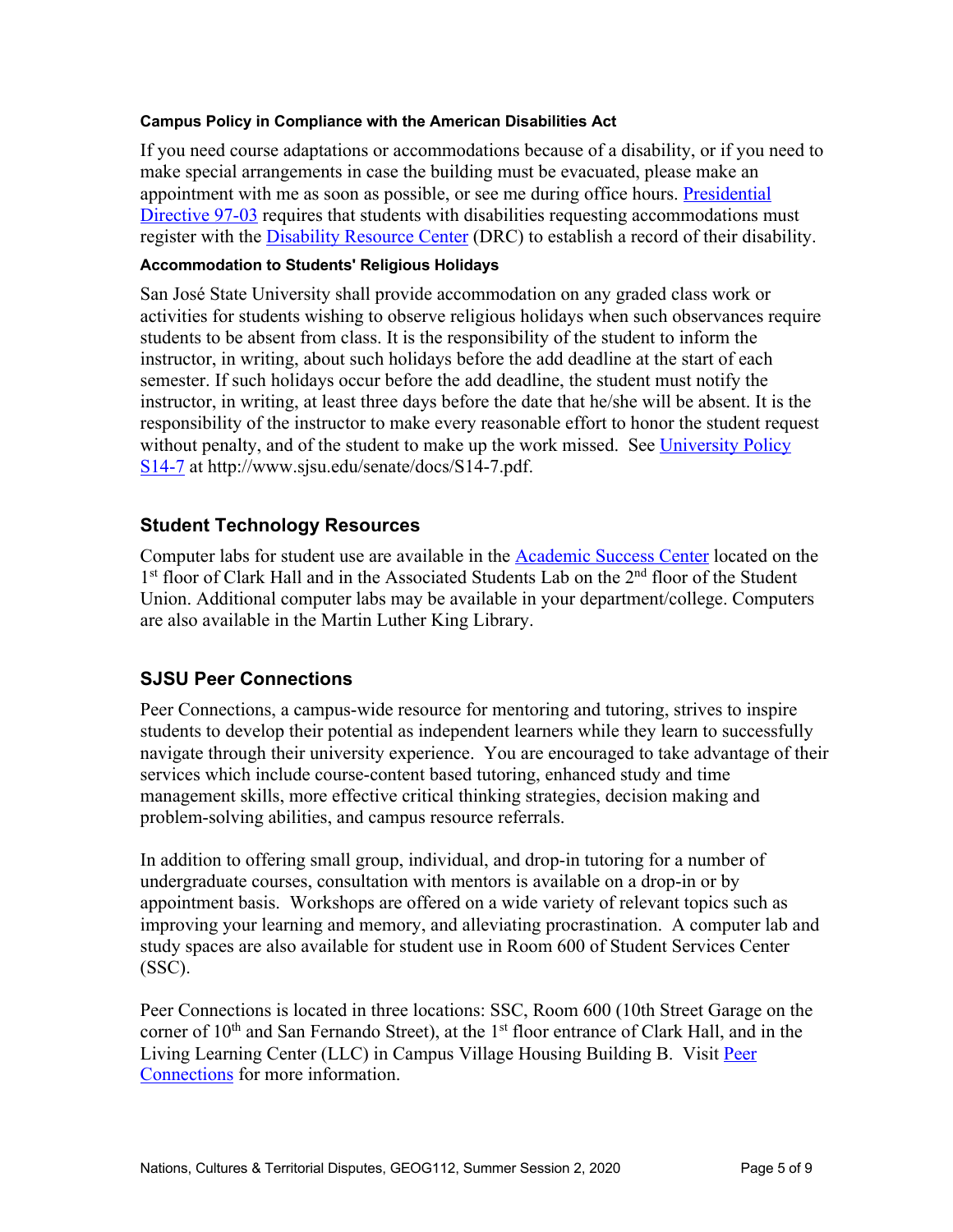## **SJSU Writing Center**

The SJSU Writing Center is located in Clark Hall, Suite 126. All Writing Specialists have gone through a rigorous hiring process, and they are well trained to assist all students at all levels within all disciplines to become better writers. In addition to one-on-one tutoring services, the Writing Center also offers workshops every semester on a variety of writing topics. To make an appointment or to refer to the numerous online resources

offered through the Writing Center, visit the Writing Center website. For additional resources and updated information, follow the Writing Center on Twitter and become a fan of the SJSU Writing Center on Facebook. (Note: You need to have a QR Reader to scan this code.)



# **SJSU Counseling Services**

The SJSU Counseling Services is located on the corner of 7<sup>th</sup> Street and San Fernando Street, in Room 201, Administration Building. Professional psychologists, social workers, and counselors are available to provide consultations on issues of student mental health, campus climate or psychological and academic issues on an individual, couple, or group basis. To schedule an appointment or learn more information, visit Counseling Services website at http://www.sjsu.edu/counseling**.**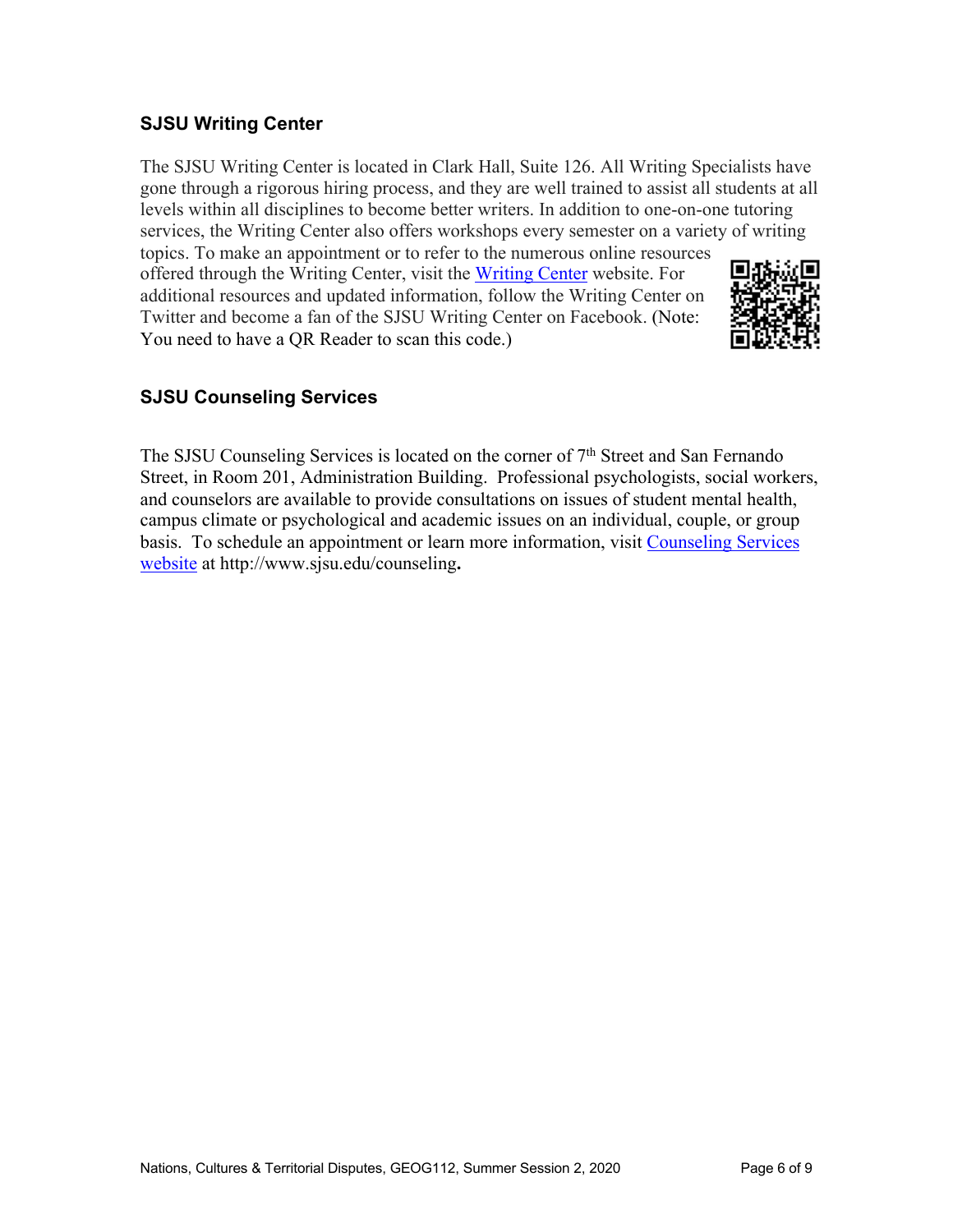# **GEOG 112-84 – Nations, Cultures & Territorial Disputes, Summer Session 2 – 2020 Course Schedule**

All chapters referenced below correspond to the assigned *Global Issues* text. Readings are mandatory. Please note this schedule *is* subject to change given fair notice, so please refer to Canvas for latest information. Any changes will also be announced at the beginning of class.

| <b>Theme</b>   | <b>Date</b>       | <b>Topics</b>                                                   |  |
|----------------|-------------------|-----------------------------------------------------------------|--|
| 1              | July 6            | Introductions, Meet Your Group, Review the Syllabus             |  |
| Large          | <b>July 7-8</b>   | Ch 1: Chemical & Biological Weapons                             |  |
| Scale          | July 9-10         | Ch 16: Climate Change, Group 1                                  |  |
| Threats to     | July 11-12        | Ch 15: Future of the Arctic, Group 2                            |  |
| Humanity       |                   | Chasing Ice (if you choose to write the essay on this film it's |  |
|                |                   | due July $13)$                                                  |  |
| $\overline{2}$ | July 14-15        | Ch 2: Israeli-Palestinian Conflict, Group 3                     |  |
| Border         | July 16-17        | Ch 4: Border Security, Group 4                                  |  |
| <b>Issues</b>  | July 18-19        | <b>Immigration Research Narrative</b>                           |  |
|                |                   | Which Way Home (if you choose to write the essay on this        |  |
|                |                   | film it's due July 20)                                          |  |
| $3-4$          | July 21-22        | Ch 12: State Capitalism, Group 5                                |  |
| China in a     | <b>July 23-24</b> | Ch 11: China in Latin America, Group 6                          |  |
| Global         | <b>July 25-26</b> | Ch 9: Booming Africa, Group 7                                   |  |
| Context        | July 27-28        | Ch 13: Free Speech at Risk, Group 8                             |  |
|                |                   | Ai Wei Wei: Never Sorry (if you choose to write the essay on    |  |
|                |                   | this film it's due July 29)                                     |  |
| $4 - 5$        | July 30-31        | Ch 6: Unrest in the Arab World, Group 9                         |  |
| Turmoil in     | Aug 1-2           | Ch 14: Islamic Sectarianism, Group 10                           |  |
| the Middle     | Aug 3-4           | Ch 3: Iraq War - 10 Years Later, Group 11                       |  |
| East           |                   | The Square (if you choose to write the essay on this film it's  |  |
|                |                   | due August 5)                                                   |  |
| Finals         | Aug 6             | <b>Review Article Due</b>                                       |  |
|                | Aug 7             | Final Exam Due                                                  |  |

# **Course Schedule**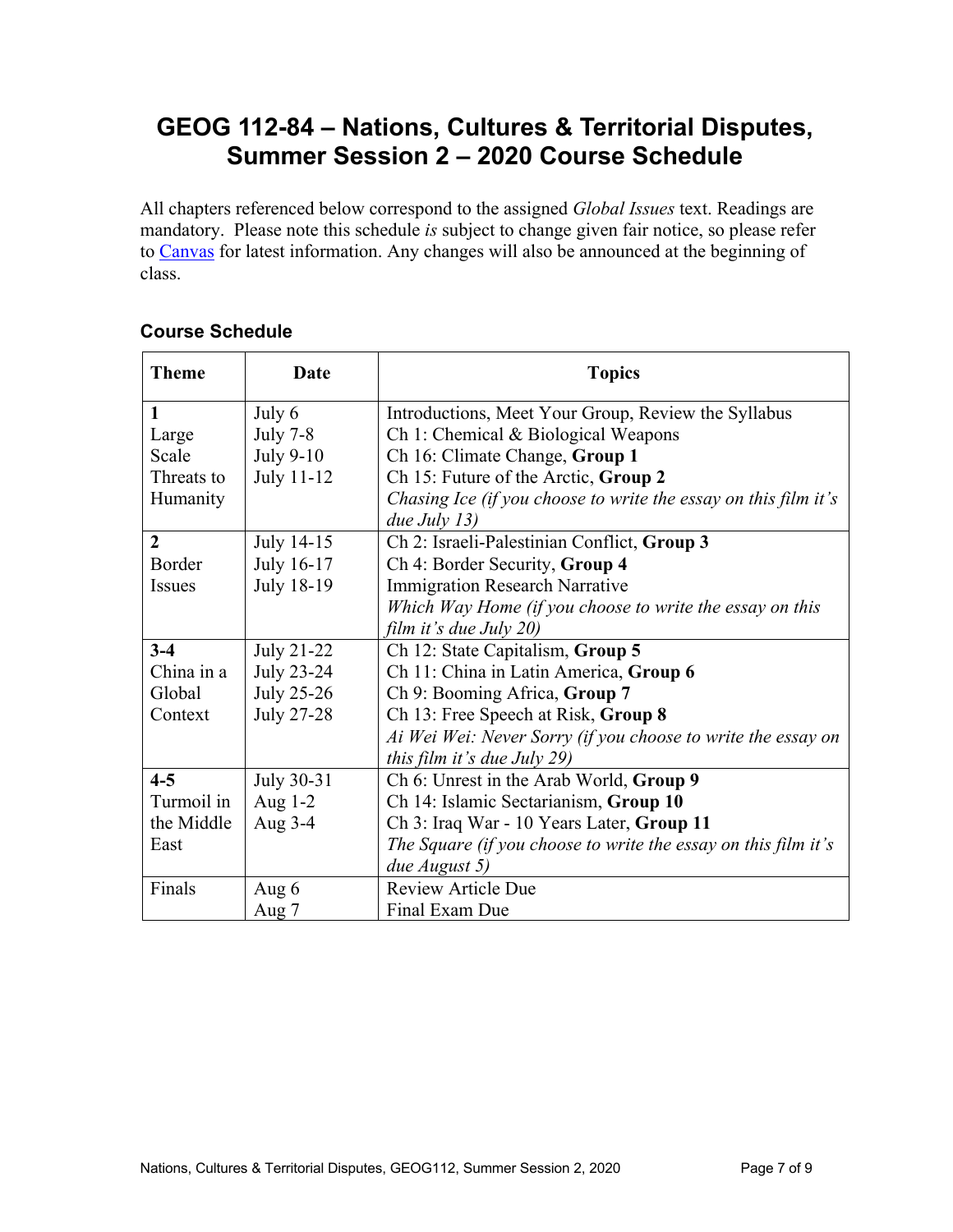| <b>GROUP</b> | <b>GROUP</b>                                           | <b>IMPORTANT</b>                                                                                                                         | <b>CHAPTER</b>                     |
|--------------|--------------------------------------------------------|------------------------------------------------------------------------------------------------------------------------------------------|------------------------------------|
| <b>NAME</b>  | <b>MEMBERS</b>                                         | <b>DATES</b>                                                                                                                             | <b>ASSIGNED</b>                    |
| Group 1      | Isaiah de Dios<br>Arah Atkinson                        | July 9<br><b>Background Slides Due</b><br><b>Facilitate Online Discussion</b><br>July 9-10<br>July 11<br>Discussion Prompt Recap Due     | Ch 16: Climate Change              |
| Group 2      | <b>Trang Truong</b><br>Jonathan Chang                  | July $10$<br><b>Background Slides Due</b><br><b>Facilitate Online Discussion</b><br>July 11-12<br>Discussion Prompt Recap Due<br>July 13 | Ch 15: Future of Arctic            |
| Group 3      | Thinh Tran<br>Colin Dryer                              | July 13<br><b>Background Slides Due</b><br><b>Facilitate Online Discussion</b><br>July 14-15<br>Discussion Prompt Recap Due<br>July 16   | Ch 2: Israeli-Palestinian Conflict |
| Group 4      | Phuong Tran<br><b>Ariel Flores</b><br>Thinh Tran       | July $15$<br>Background Slides Due<br><b>Facilitate Online Discussion</b><br>July 16-17<br>July 18<br>Discussion Prompt Recap Due        | Ch 4: Border Security              |
| Group 5      | Pamela Tionquiao<br>Marjan Haydaree                    | July 19<br>Background Slides Due<br><b>Facilitate Online Discussion</b><br>July 20-21<br>July 22<br>Discussion Prompt Recap Due          | Ch 12: State Capitalism            |
| Group 6      | Tarun Sonti<br>Omar Khan                               | July 21<br><b>Background Slides Due</b><br><b>Facilitate Online Discussion</b><br>July 22-23<br>July 24<br>Discussion Prompt Recap Due   | Ch 11: China in Latin America      |
| Group 7      | <b>Trent Saucedo</b><br>Xinxin Kuang                   | July 23<br><b>Background Slides Due</b><br><b>Facilitate Online Discussion</b><br>July 24-25<br>July 26<br>Discussion Prompt Recap Due   | Ch 9: Booming Africa               |
| Group 8      | Peter Roumeliotis<br>Jacqueline Louie                  | July 25<br><b>Background Slides Due</b><br><b>Facilitate Online Discussion</b><br>July 26-27<br>July 28<br>Discussion Prompt Recap Due   | Ch 13: Free Speech at Risk         |
| Group 9      | Kaitlyn Quach<br><b>Tate Martinez</b><br>Ali Alzaghari | July 29<br><b>Background Slides Due</b><br><b>Facilitate Online Discussion</b><br>July 30-31<br>Discussion Prompt Recap Due<br>Aug 1     | Ch 6: Unrest in the Arab World     |